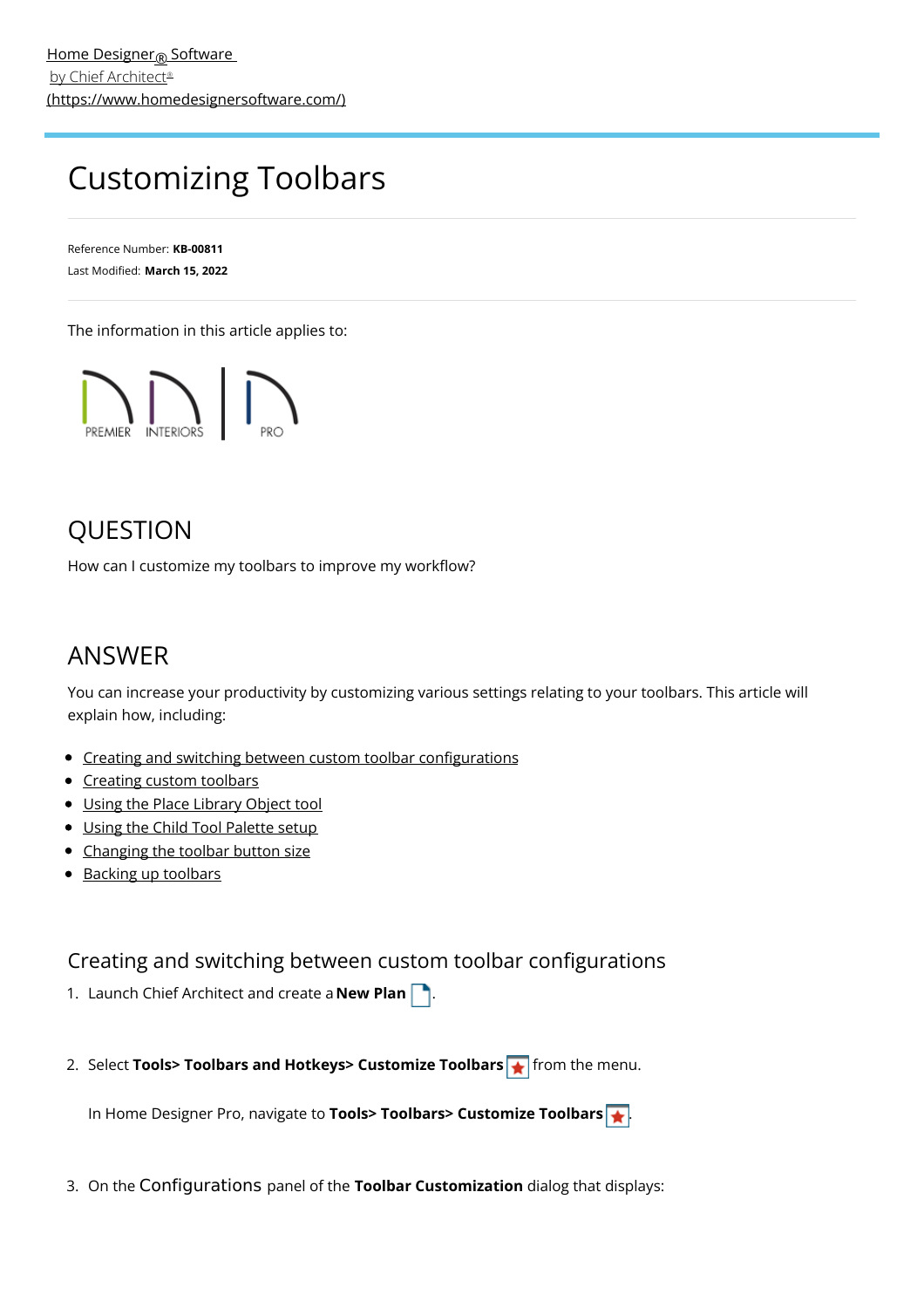| <b>Toolbar Customization</b>                     |                                                                                                                                                                                                                       | ×                           |
|--------------------------------------------------|-----------------------------------------------------------------------------------------------------------------------------------------------------------------------------------------------------------------------|-----------------------------|
| <b>Tools</b><br><b>Toolbar</b><br>Configurations | <b>Toolbar Configurations</b><br>Active Configuration:<br><b>Default Configuration</b><br>Default Configuration<br><b>Extended Tool Configuration</b><br>Space Planning Configuration<br><b>Terrain Configuration</b> | Switch To<br>Copy<br>Remove |
|                                                  | Current Toolbars Folder: C:/Users/Josh/Documents/Chief Architect Premier X14 Data/Toolbars/                                                                                                                           | Import                      |
|                                                  |                                                                                                                                                                                                                       | Help<br>Close<br>пÎ.        |

- Click on a configuration in the list that is most similar to the custom configuration that you would like to create.
- With a configuration selected, click the **Copy** button.

#### 4. In the **New Toolbar Configuration File** dialog:

| New Toolbar Configuration      |  |
|--------------------------------|--|
| New Name: Custom Configuration |  |
| Cancel<br>Help                 |  |

- Type a short, descriptive name for your new configuration, then click **OK**.
- Your new configuration is added to the **Toolbar Configuration** list and is also specified as the new Active Configuration.
- 5. Select the configuration you would like to have active from the list and use the**Switch To** button to change to it. When you click the **Close** button, your new configuration will be in use.

You can also switch configurations using the toolbar buttons or by right-clicking any toolbar and selecting the configuration under Toolbar Configurations.

- 6. With your new toolbar configuration active, make any desired changes to the program toolbars.
	- Existing toolbars can be moved so that they dock to the top, bottom or either side of the Chief Architect program window, or they can float within the view window.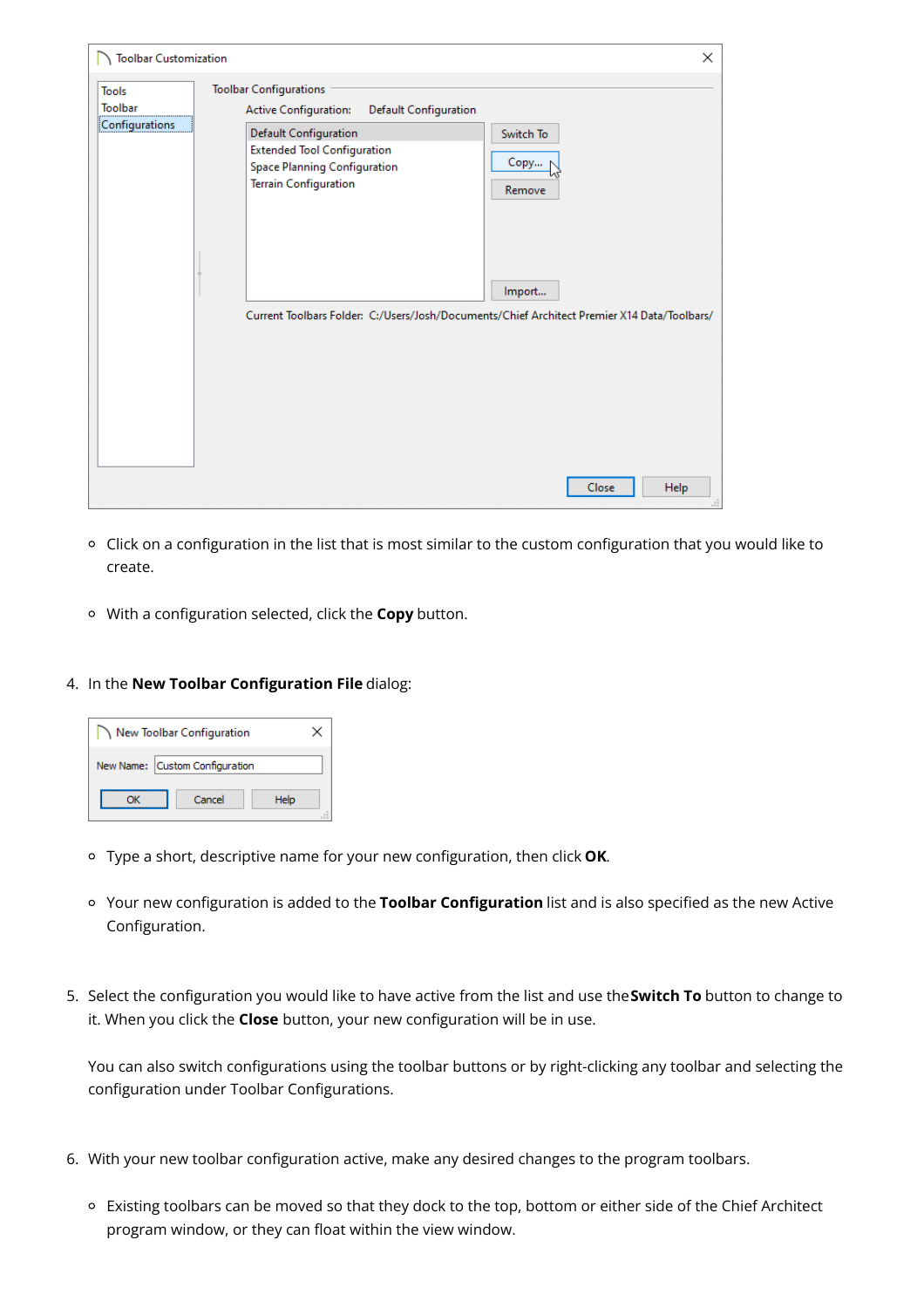- You can add or remove buttons on existing toolbars or create entirely new toolbars using the**Customize Toolbars** dialog.
- You can customize the toolbars in all views not just floor plan view.
- 7. When you are satisfied with the organization of your toolbars, select**File> Exit** from the menu to close Chief Architect completely.

Closing the program will save your changes to the toolbar configuration made during this program session in the .toolbar file created in Step 4, above.

If you have made changes to an existing toolbar configuration, such as the Default Configuration, it is a good idea to make a copy of it. Creating a custom copy will help you protect your customization's should you need to reinstall the program or restore your toolbar defaults.

### Creating custom toolbars

1. Select **Tools> Toolbars and Hotkeys> Customize Toolbars** from the menu.

In Home Designer Pro, navigate to **Tools> Toolbars> Customize Toolbars** .

- 2. On the Tools panel of the **Toolbar Customization** dialog, select an option using the **View Type** drop-down.
	- Your selection will determine not only what buttons are available in the Toolbar Buttons list, but also what view types your custom toolbar will be present in.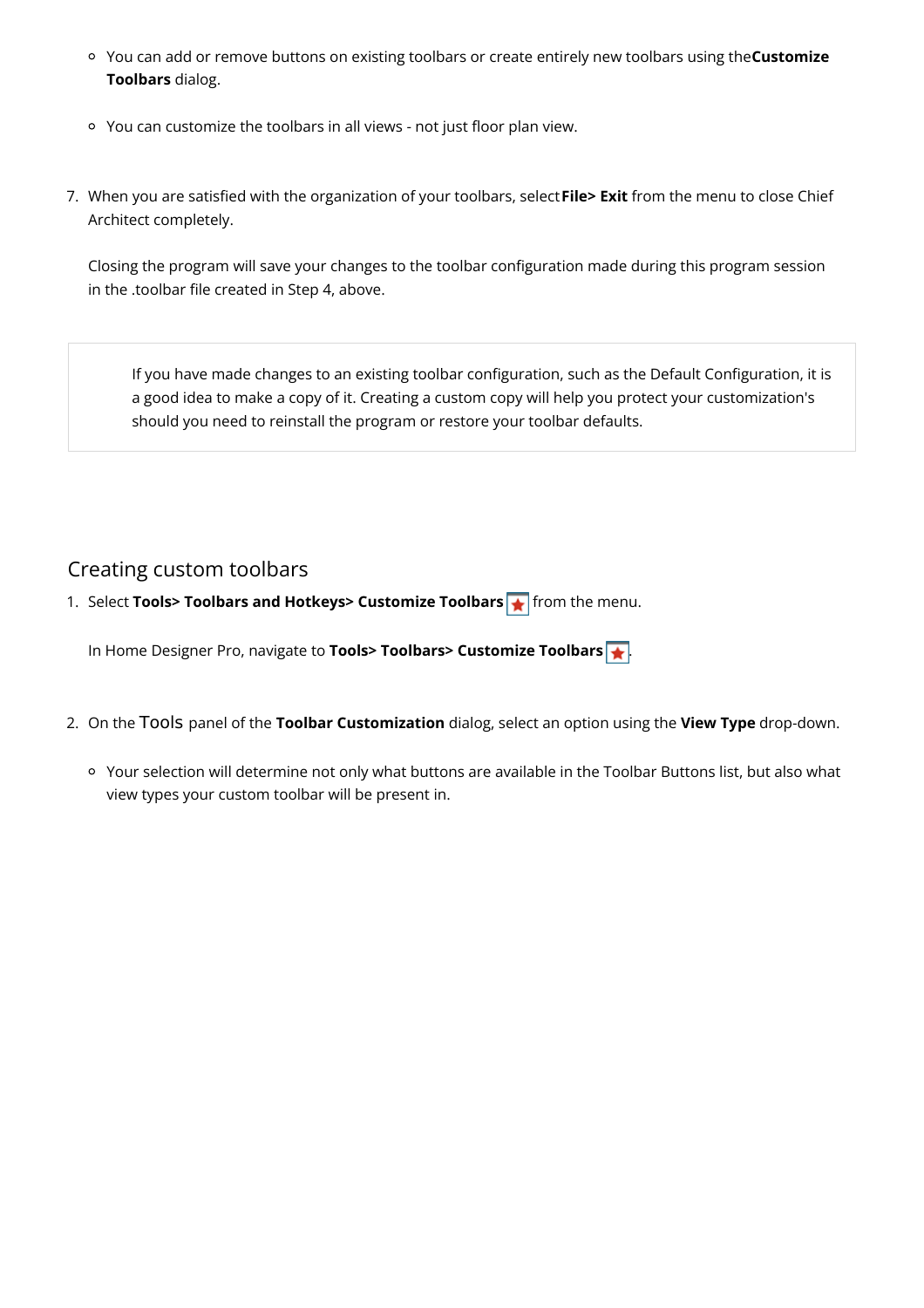| <b>Toolbar Customization</b>                           |                                                                                                                                                                                                                                                                                                                                                                                                                                                       | $\times$    |
|--------------------------------------------------------|-------------------------------------------------------------------------------------------------------------------------------------------------------------------------------------------------------------------------------------------------------------------------------------------------------------------------------------------------------------------------------------------------------------------------------------------------------|-------------|
| View Type<br><b>Tools</b><br>Toolbar<br>Configurations | Plan<br>-----------<br>Plan<br>ľΣ<br><b>Availabl</b> Elevation<br><b>3D View</b><br>Material<br>efaults<br><b>CAD Detail</b><br>Layout<br><b>Material Tools</b><br>Ray Trace<br>မျှော Active Default Set Control<br>Active Defaults<br>Active Dimension Defaults Control<br>Active Layer Set Control<br><b>Active View Tools</b><br>$\rightarrow$<br>Foll<br>Ũ<br>Adjust Effects<br><b>Tool Description</b><br><b>Create Exterior Elevation Views</b> | ۸<br>v      |
|                                                        | Close                                                                                                                                                                                                                                                                                                                                                                                                                                                 | Help<br>al. |

- 3. Still on the Tools panel, browse the list of **Available Toolbar Buttons** and click on a toolbar button that you would like to add to your custom toolbar.
	- A description of the tool's use displays under the available buttons list.
	- o If the selected button is a Parent Tool you will see a small arrow > displayed to the left of the name which can be used to expand the list of associated Child tools.

**Note:** If you are still unable to locate a particular tool, it may be that the feature you are looking for is actually an Edit tool, which will only be available on the Edit Toolbar when it can be applied to a selected object.

- 4. Click on a button in the list, hold down your left mouse button and drag the selected button outside of the **Toolbar Customization** dialog box.
	- <sup>o</sup> If you drag the toolbar button to an existing toolbar, the button will be added to that toolbar when you release your mouse button.
	- o If you drag the toolbar button into the drawing area, a new toolbar will be created and the button will be placed in that toolbar.



- This toolbar can be dragged and docked to the top, bottom or side of the Chief Architect drawing area, or it can remain floating.
- Similarly, you can dock or undock existing toolbars to customize their locations as you wish at any time.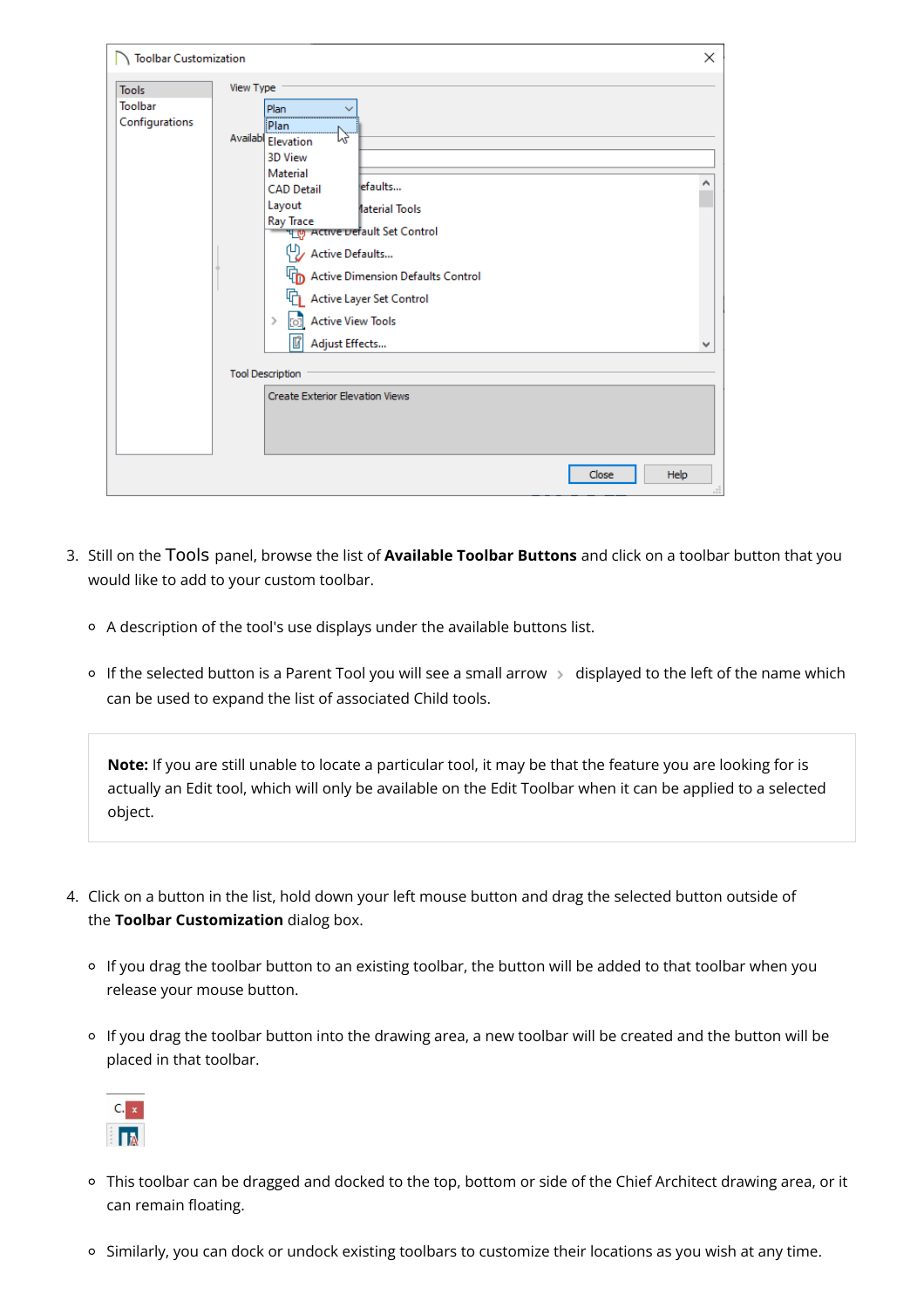5. Continue adding toolbar buttons to your new toolbar as desired.



- 6. To remove an item from the toolbar, click and drag the item from the toolbar and drop it into the **Toolbar Customization** dialog.
- 7. To rename the toolbar, select the Toolbar panel of the **Toolbar Customization** dialog, select the toolbar from the list, and then click once on the name to rename it.



8. Also on the Toolbar panel, you can choose which views you wish to see this toolbar in, by simply placing checkmarks in the appropriate columns.

#### Using the Place Library Object tool\*

*\*Applies to Chief Architect Premier and Chief Architect Interiors.*

The **Place Library Object**  $\frac{d}{d}$  tool can be added to the toolbar and customized to place a symbol from the library.

1. Place the **Place Library Object the tradigional toolbar by dragging it from the <b>Toolbar Customization** dialog on to the toolbar of choice.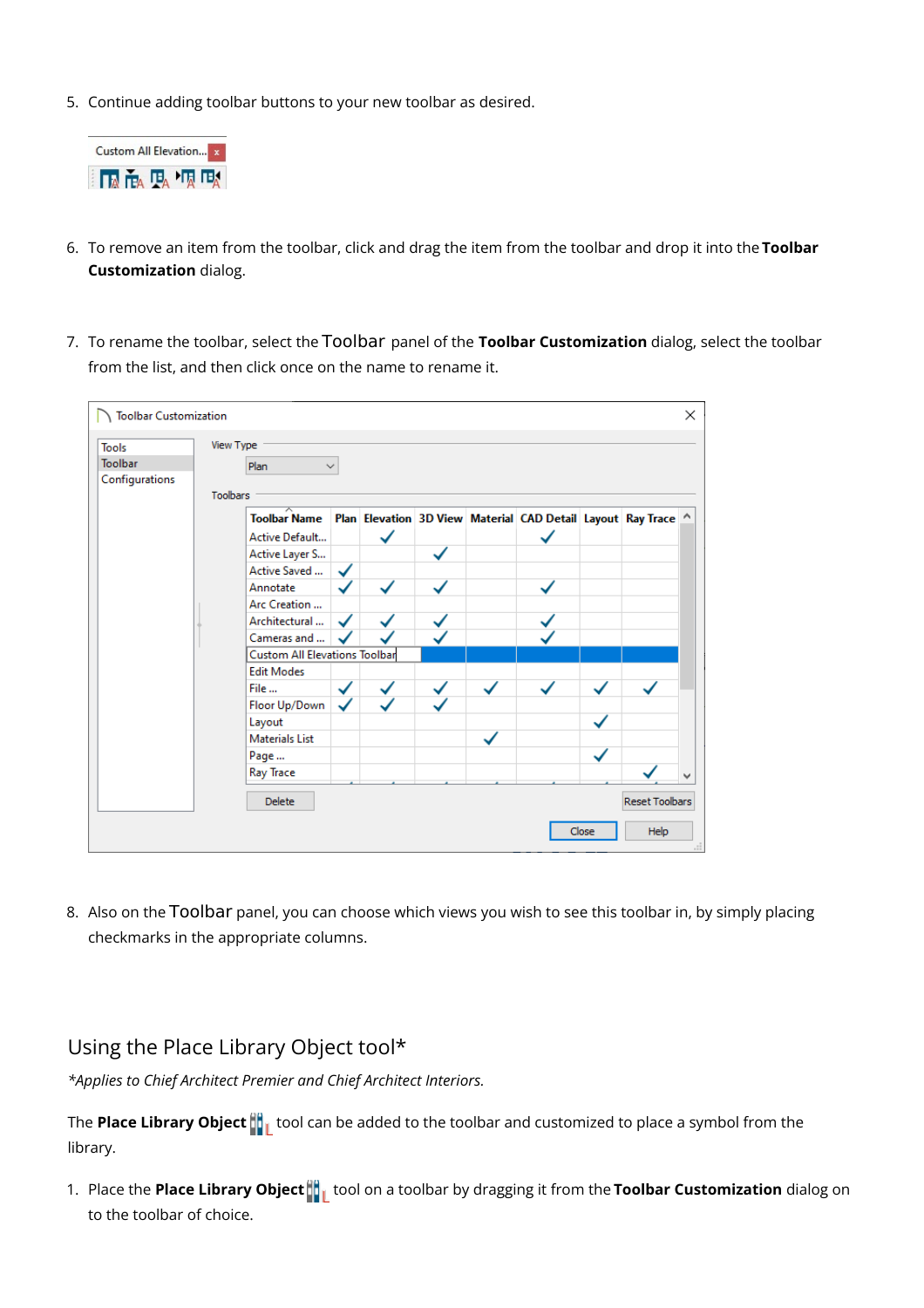| <b>Toolbar Customization</b>                     |                                                                                                                                                                                                                                                      | $\times$ |
|--------------------------------------------------|------------------------------------------------------------------------------------------------------------------------------------------------------------------------------------------------------------------------------------------------------|----------|
| <b>Tools</b><br><b>Toolbar</b><br>Configurations | <b>View Type</b><br>Plan<br>$\checkmark$<br><b>Available Toolbar Buttons</b>                                                                                                                                                                         |          |
|                                                  | Search: place<br><sup>4</sup> Get Last Symbol<br>Import Tools<br>$\,$<br>> Material Painting Modes<br>Point Tools<br>Road Tools<br><b>Pul</b> Roof Tools<br>Sidewalk Tools<br><b>Tool Description</b><br>Click to place the assigned library object. | Q        |
|                                                  | Help<br>Close                                                                                                                                                                                                                                        | a.       |

- 2. Click the **Close** button to close the dialog.
- 3. Using the **Select Objects**  $\&$  tool, click the **Place Library Object**  $\| \cdot \|$  tool that was just placed to open the **Library Object Button Specification** dialog box.
- 4. Click the **Library** button to open the **Select Library Object** dialog.

| Library Object Button Specification        |
|--------------------------------------------|
| Library Object<br>None Selected<br>Library |
| <b>Button Name</b>                         |
|                                            |
| <b>Button Icon Choices</b>                 |
| Current Image                              |
| Default Image                              |
|                                            |
|                                            |
|                                            |
|                                            |
|                                            |
|                                            |
| Browse                                     |
| Cancel<br>OK<br>Help                       |

- Navigate through the library to the symbol you want to place using this tool.
- o In this example, we have selected the Composting Toilet.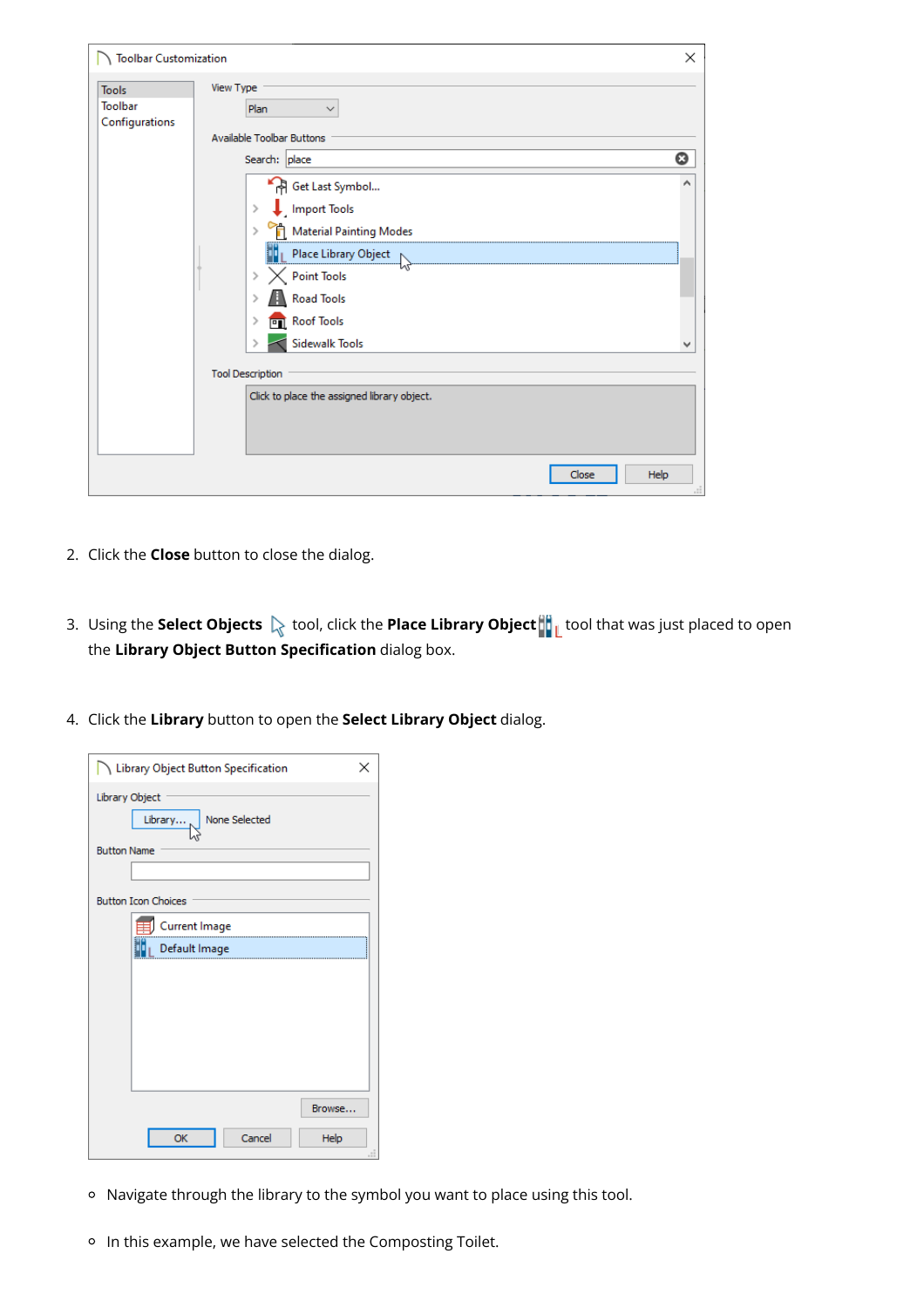

5. Click **OK** to return to the previous dialog, then click**OK** again to return to your plan.

This tool is now linked to the Composting Toilet symbol located in the library and can be selected anytime to place this object in your plan.

#### Using the Child Tool Palette setup

- 1. Launch Chief Architect and create a **New Plan** .
- 2. Select **Edit> Preferences ip** if you're on a Windows PC or Chief Architect> Preferences **ip** if you're on a Mac.
- 3. Select the Appearance panel of the **Preferences** dialog, and under the Toolbars section, move the radio button to **Child Tool Palette**, then click **OK**.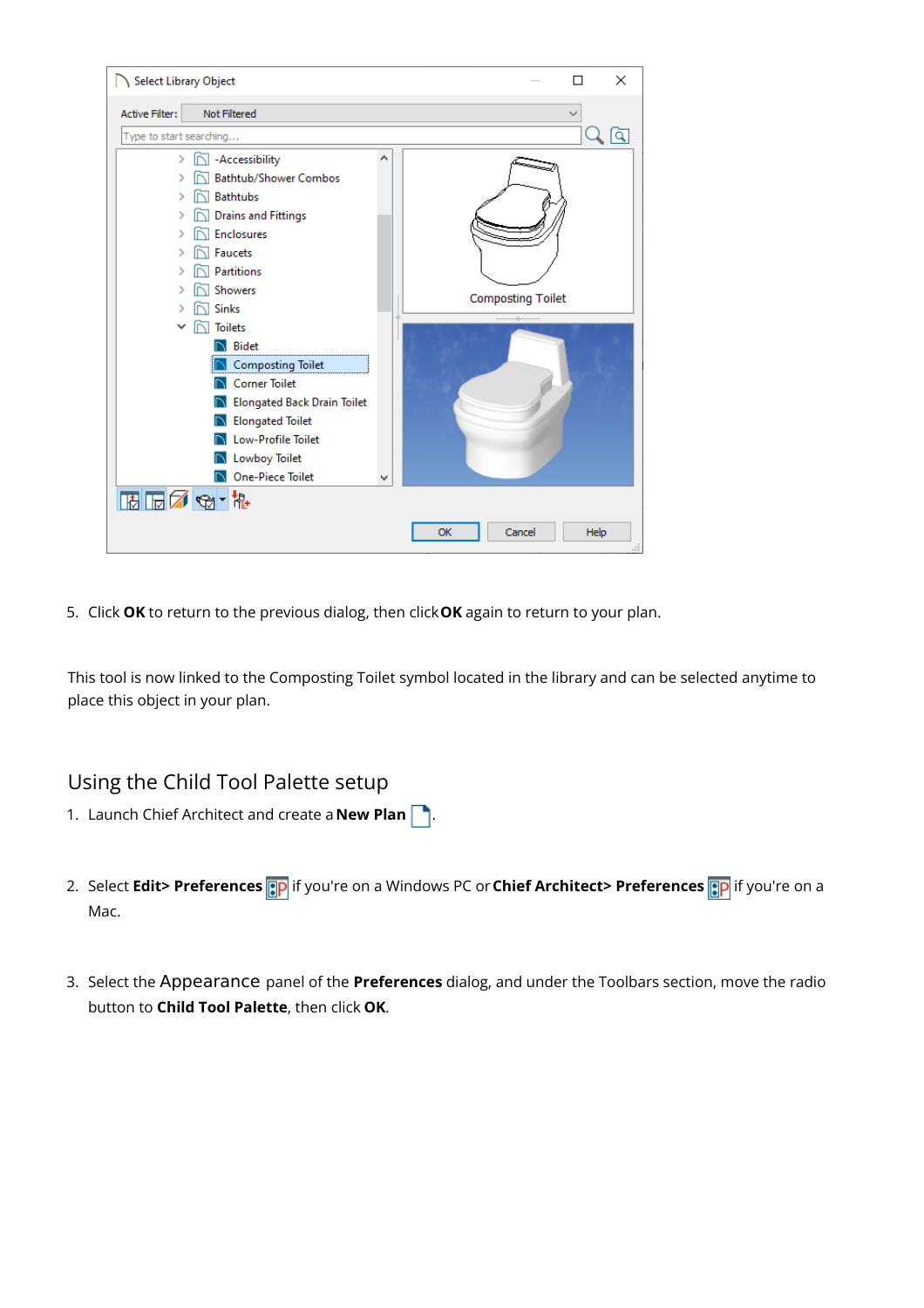|   | Appearance                                     | Contextual Menus                |                                                  |
|---|------------------------------------------------|---------------------------------|--------------------------------------------------|
|   | Colors                                         |                                 | Click Twice to Display                           |
|   | Font                                           |                                 |                                                  |
|   | <b>Library Browser</b>                         | $\sqrt{\phantom{a}}$ Status Bar |                                                  |
|   | Text                                           |                                 | Show Screen Redraw Time                          |
|   | $\vee$ General                                 |                                 | Show Coordinates                                 |
|   | <b>File Management</b><br><b>Folders</b>       |                                 |                                                  |
|   | Ruby                                           | Line Weights                    |                                                  |
|   | <b>New Plans</b>                               |                                 | Show Line Weights                                |
|   | <b>Unit Conversions</b><br><b>Time Tracker</b> | Minimum Display Weight: 0       | Pixels                                           |
|   | Architectural                                  |                                 |                                                  |
|   | CAD                                            | Display                         |                                                  |
|   | $\times$ Edit                                  | Images and Pictures:            | Display in Color when Possible                   |
|   | <b>Behaviors</b>                               | Menus:                          | $\sqrt{\ }$ Show Icons                           |
|   | <b>Snap Properties</b>                         | Color Off is:                   | Black and White                                  |
| v | <b>Materials List</b><br><b>Report Style</b>   |                                 | Grayscale                                        |
|   | <b>Master List</b>                             | <b>Dialog Previews</b>          |                                                  |
|   | $\times$ Render                                |                                 | Standard                                         |
|   | <b>Ray Trace</b><br><b>Video Card Status</b>   |                                 | C Vector View                                    |
|   | <b>Reset Options</b>                           | Toolbars                        |                                                  |
|   |                                                |                                 | <b>R</b> Child Tool Palette                      |
|   |                                                |                                 | Drop Down                                        |
|   |                                                |                                 | Scale Toolbar Icons for High DPI                 |
|   |                                                | <b>Button Size:</b>             | 20<br>Pixels (Sizing Will Update on Next Launch) |

**Note:** If the Tool Palette doesn't open automatically, navigate to View> Tool Palette from the menu.

### Changing the toolbar button size

- 1. Select **Edit> Preferences [:p** from the menu if you're on a Windows PC, or Chief Architect> Preferences **[:p** if you're on a Mac.
- 2. On the Appearance panel of the **Preferences** dialog, under the Toolbars section, change the value to the right of the **Button Size** field, then click **OK**. The higher the value entered here, the larger the Toolbar buttons will be.

In this example, the Button Size was changed from 20 pixels to 40 pixels.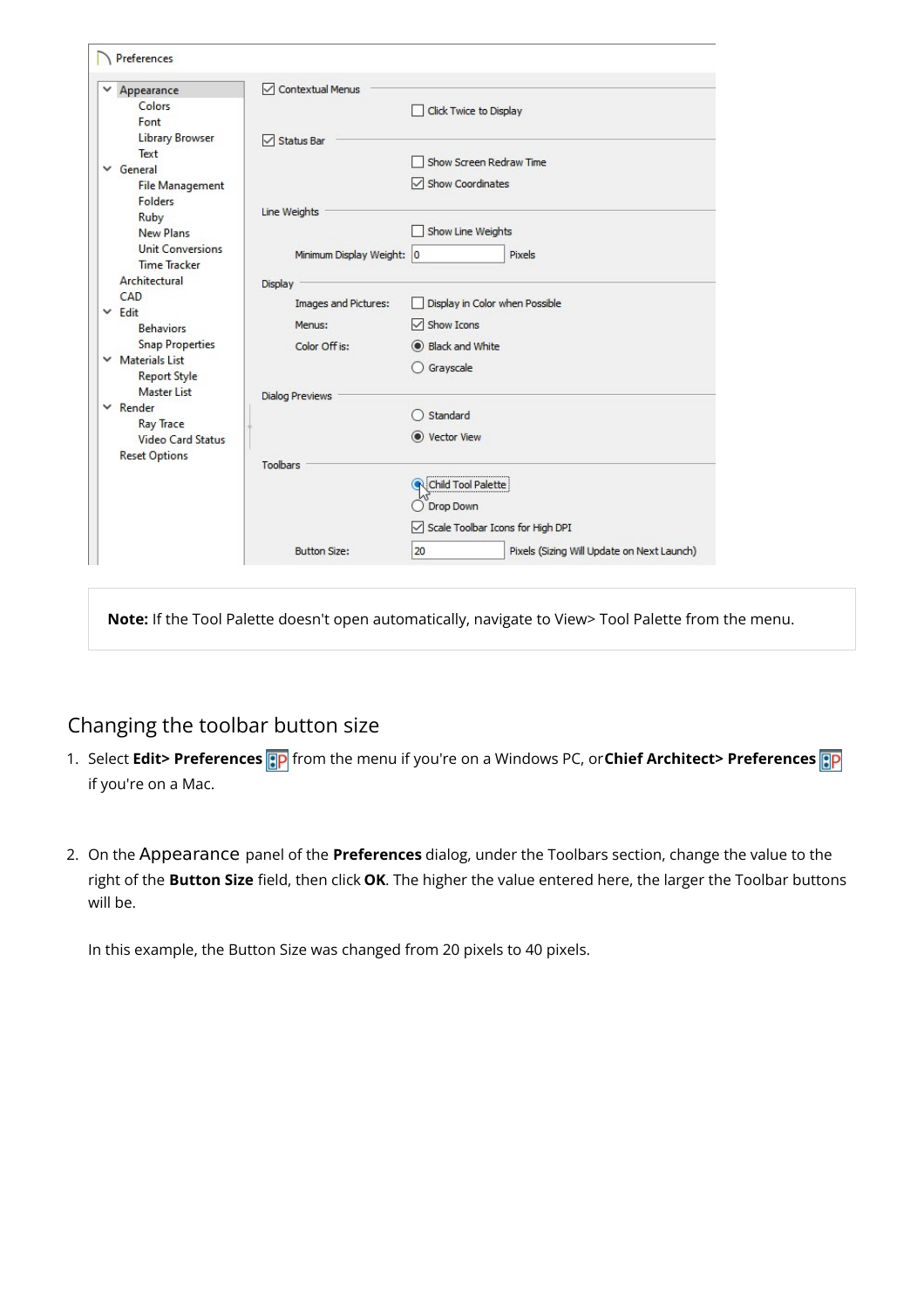| v | Appearance                            | <b>Contextual Menus</b><br>$\checkmark$ |                                  |
|---|---------------------------------------|-----------------------------------------|----------------------------------|
|   | Colors                                |                                         | Click Twice to Display           |
|   | Font                                  |                                         |                                  |
|   | <b>Library Browser</b>                | $\sqrt{\phantom{a}}$ Status Bar         |                                  |
|   | Text<br>$\vee$ General                |                                         | Show Screen Redraw Time          |
|   | <b>File Management</b>                |                                         | $\triangledown$ Show Coordinates |
|   | <b>Folders</b>                        |                                         |                                  |
|   | Ruby                                  | Line Weights                            |                                  |
|   | <b>New Plans</b>                      |                                         | Show Line Weights                |
|   | <b>Unit Conversions</b>               | Minimum Display Weight: 0               | Pixels                           |
|   | <b>Time Tracker</b>                   |                                         |                                  |
|   | Architectural                         | <b>Display</b>                          |                                  |
|   | CAD<br>$\times$ Fdit                  | <b>Images and Pictures:</b>             | Display in Color when Possible   |
|   | <b>Behaviors</b>                      | Menus:                                  | $\sqrt{\ }$ Show Icons           |
|   | <b>Snap Properties</b>                | Color Off is:                           | Black and White                  |
|   | $\times$ Materials List               |                                         | ○ Grayscale                      |
|   | <b>Report Style</b>                   |                                         |                                  |
|   | <b>Master List</b><br>$\times$ Render | <b>Dialog Previews</b>                  |                                  |
|   | <b>Ray Trace</b>                      |                                         | Standard                         |
|   | <b>Video Card Status</b>              |                                         | C Vector View                    |
|   | <b>Reset Options</b>                  |                                         |                                  |
|   |                                       | <b>Toolbars</b>                         |                                  |
|   |                                       |                                         | <b>Child Tool Palette</b>        |
|   |                                       |                                         | O Drop Down                      |
|   |                                       |                                         | Scale Toolbar Icons for High DPI |
|   |                                       |                                         |                                  |

3. When you relaunch the program, the change in button size will take effect.



**Note:** An increase to the toolbar button size may result in tools no longer fitting on your toolbar. Such toolbar buttons can be viewed by clicking on the double arrow icon on the far right of the toolbar.

After making modifications to your toolbars, you may want to back them up for transfer to another computer, or in the case a computer or program malfunction occurs.

#### Backing up toolbars

The toolbars, as well as other user-specific data, is saved in the Chief Architect/Home Designer Data folder, which is located in the Documents directory by default. This Data folder will begin with the full name and version of your Chief Architect/Home Designer program followed by the word Data - for example, "Chief Architect Premier X14 Data" or "Home Designer Pro 2023 Data."

The default file path for this folder on Windows may be one of the following, but may also vary depending on your product and version:

C:\Users\ [ YOUR USERNAME ] \Documents\Chief Architect Premier X14 Data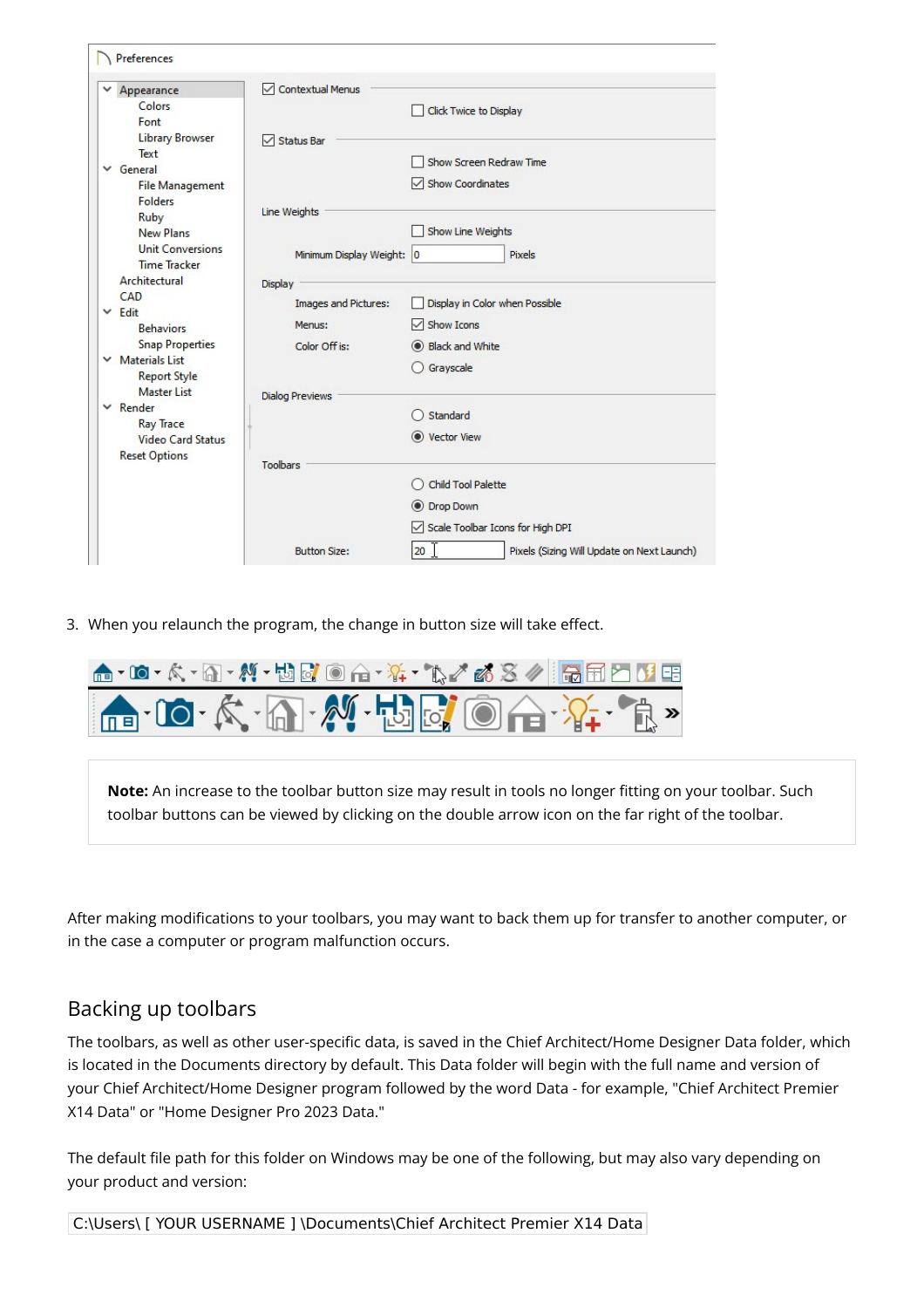C:\Users\ [ YOUR USERNAME ] \Documents\Home Designer Pro 2023 Data

And on macOS:

/Users/ [ YOUR USERNAME ] /Documents/Chief Architect Premier X14 Data

/Users/ [ YOUR USERNAME ] /Documents/Home Designer Pro 2023 Data

If you have moved your Chief Architect/Home Designer Data folder to a custom file location, refer to the location you have moved it to instead. You can confirm the location of your Data folder in the Preferences dialog. On the Folders panel, take note of the file path next to the "My Data Folder" or "Data Folder for Current User" heading.

- 1. Close the Chief Architect/Home Designer program.
- 2. Browse into the Data folder for your program version and locate the "Toolbars" sub-folder.
- 3. Right-click on the "Toolbars" sub-folder and select**Copy** from the contextual menu.

On a Mac, hold down the Control key while clicking to initiate a right-click command. More information about right-click commands on Apple input devices can be found in the following Apple resource: Right-click on Mac [\(https://support.apple.com/guide/mac-help/right-click](https://support.apple.com/guide/mac-help/right-click-mh35853/mac#)mh35853/mac#).

4. Navigate to the location in which you want to backup your toolbars to, then right-click and select**Paste**.

**Note:** For safety's sake, it is best to use a strategy that utilizes a backup location somewhere other than your local computer. Options include removable storage devices such as a USB flash drive or external drive, a server or location on your network, or an online cloud storage service.

5. To restore the backed up "Toolbars" sub-folder, simply copy/paste the folder back into your program's Data folder, ensuring that the original name is intact.

Do note that two folders with the same name typically can't exist alongside each other, so you may have to overwrite the default "Toolbars" sub-folder that the program generates automatically. Take caution as any data that's overwritten will be lost and can't be retrieved.

Related Articles

Backing up Chief Architect Content [\(/support/article/KB-00001/backing-up-chief-architect-content.html\)](file:///support/article/KB-00001/backing-up-chief-architect-content.html) Customizing Hotkeys [\(https://www.chiefarchitect.com/support/article/KB-00238/customizing-hotkeys.html\)](https://www.chiefarchitect.com/support/article/KB-00238/customizing-hotkeys.html)